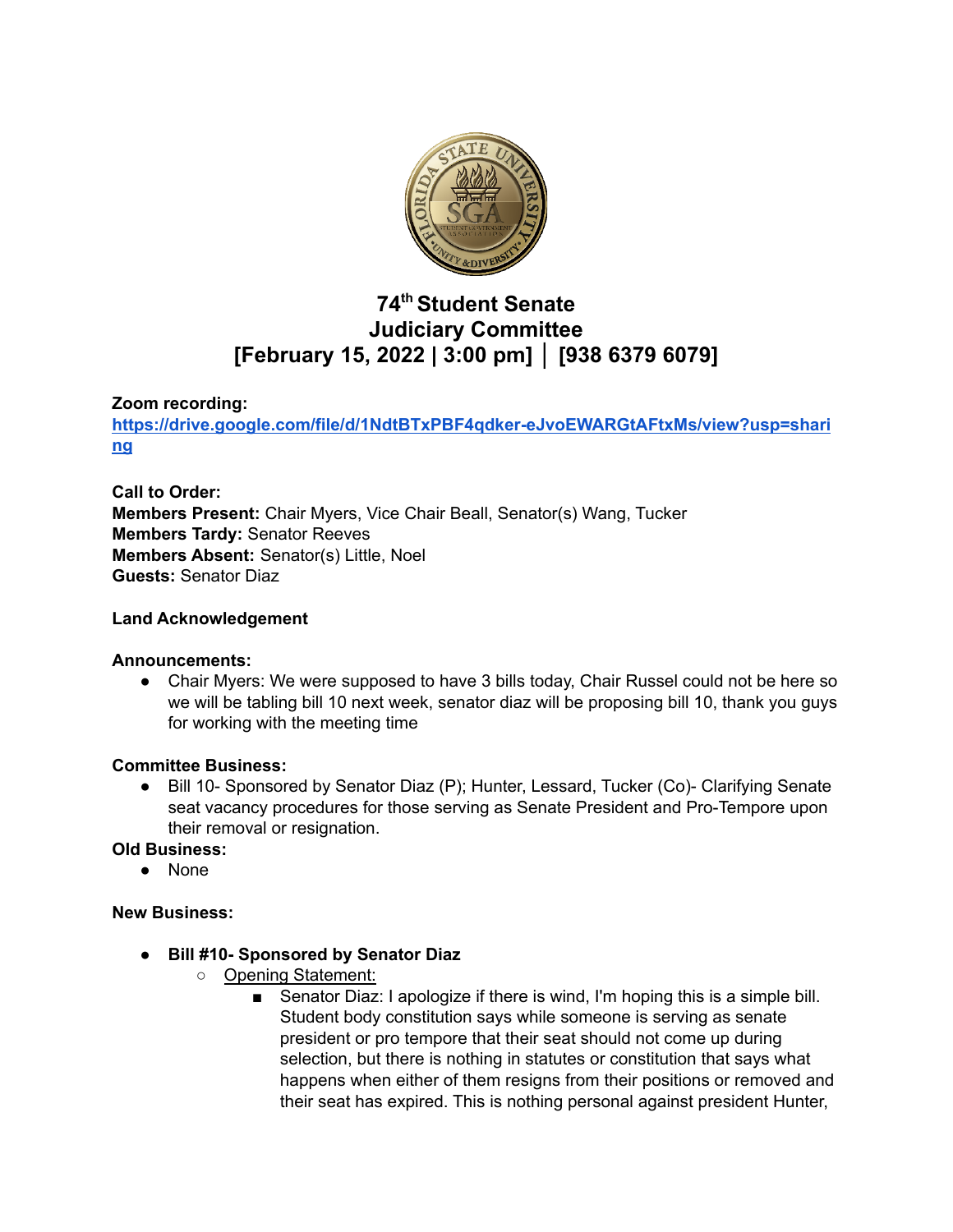it's actually inspired by her due to her situation as she is a spring senator. If the senate, whatever reason decided to remove ehr or if she resigned, after the spring election there is nothing mandating she vacate her seat. There are precedents for this, I believe parliamentarian Rowan mentioned to me that Jack Denton was in the same position when he was removed there was genuine concern on whether or not he shall be a senator. It is my opinion and if this passes it will be the opinion of the senate that you are elected for a one year term and that expires after one year and if you don't remain in the president or pro tempore seat, you no longer have a right to your senate seat. This is formally codifying that. I am happy to answer any questions. Yielded 1:06

- Technical Non-Debatable Questions:
	- Senator Wang: Is it just the senate president that isn't up for reelection in a spring seat?
	- Senator Diaz: It's both of them
	- **Senator Wang moves to enter round-table discussion; Senator Tucker seconds**
- Round-Table Discussion:
	- Senator Tucker: It's a pretty simple bill, it removes a lot of questions. Sam and I did a lot of research and we talked a lot to jack. President Abril agrees with this.
	- Chair Myers; Question for the sponsor, is the formatting correct on the original bill or is it because i downloaded it and the formatting changed.
	- Senator Diaz: I didn't intend for it to be like that, on my end it is correct
	- Senator Wang: Give me like 2 seconds... I really like the overall idea of the bill, I agree this needs to be clarified in statutes, but reading this what is the point of the phrase "upon the resignation or removal of the student senate president or pro tempore they shall immediately vacate their seat" that part in understand but what is the phrase after "if the term to which they are elected or appointed or expired'' what is the point of that phrase
	- Senator Diaz: We'll use pro tempore neimeth as an example because she is a fall senator, if she were to resign or be removed she would still retain her fall seat, however if president hunter resigned during summer senate, this bill would mandate she would have to vacate her seat because she was elected as a spring senator and her term would have expired by summer senate.
	- Senator Wang: Yea, I understand it, i just don't know if the wording is unclear and im trying to find a way to clarify
	- Senator Diaz: It's just basically saying if your term has expired and you get removed from those positions, then you no longer have a right to be a senator and your seat will be vacated
	- Senator Wang: Ok
	- **Senator Tucker moves to call the question; Vice Chair Beall seconds**
- Closing Statement:
	- Vice Chair Diaz: Thank you for time, I hope i provided some clarity, I hope there isn't someone who has malicious intent to remain in senate, Yielded time
- Vote: